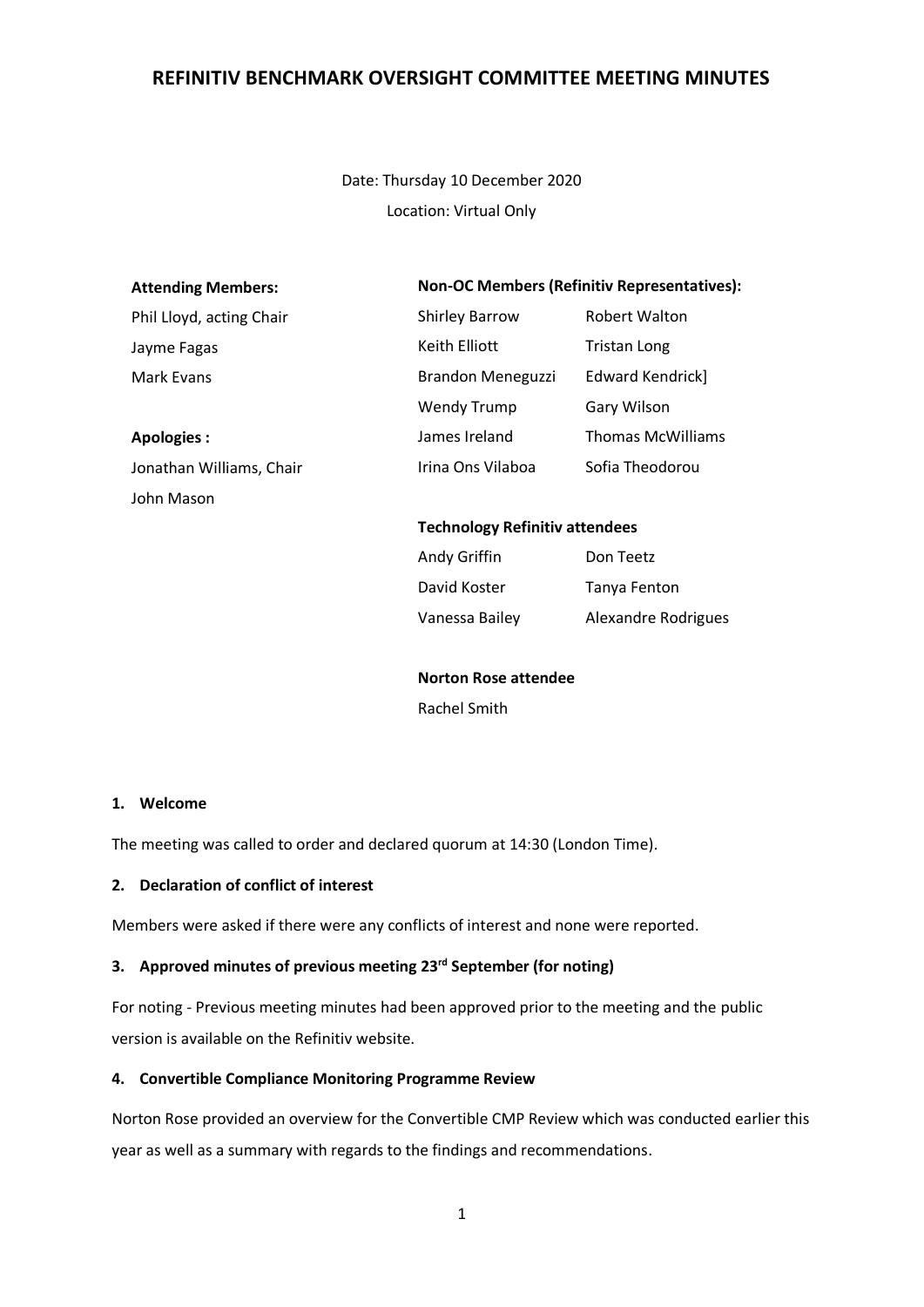#### **5. Service Provider Change / Platform Enhancement Plan**

Technology provided an update on the upcoming service provider change plan and the related strategic platform enhancement plan.

### **6. Action items**

2 open action points have been reviewed. 1 remained open and 1 closed.

# **SAIBOR**

## **7. SAIBOR Content Operations Update**

Content Operations provided an update for the past 3 months.

- No late publications and republications in the last quarter (Sep to Nov)
- The new panel bank has been contributing without issues.
- Technical issues with contributors were quickly resolved.

## **8. SAIBOR Monitoring & Surveillance Update**

Monitoring & Surveillance provided an update for the past 3 months.

• No material matters were identified, and all alerts were closed by Monitoring & Surveillance with no further action taken.

## **9. SAIBOR Methodology Update**

Update has been provided along with action item.

# **Convertibles**

### **10. Operations Update for Convertibles**

10.1 Index Management and Technology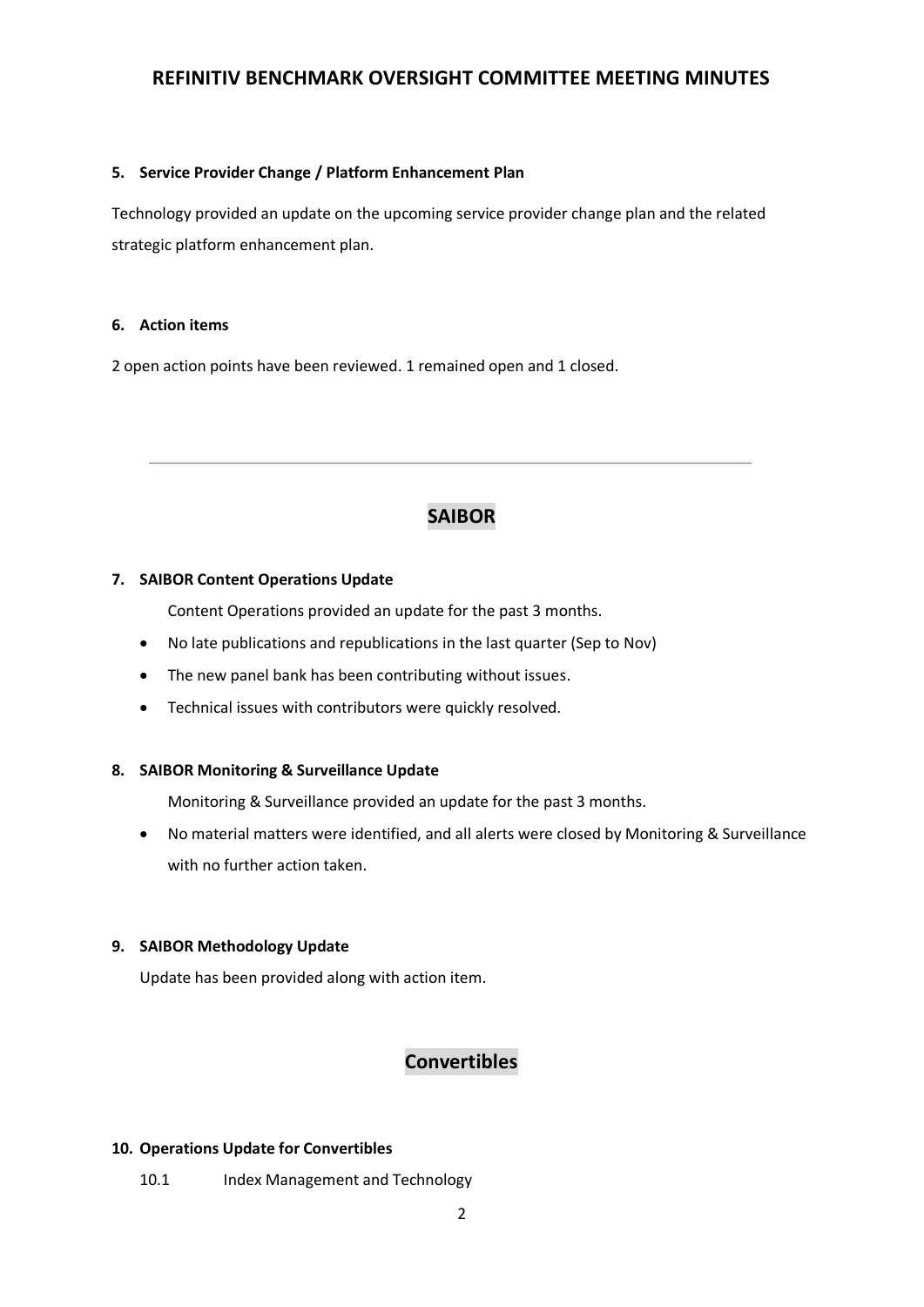- Operational issues have dropped down.
- Index Managers track all the events with some requiring IRs in the incident report.
- Methodology Consultation process has completed however due to the executive order from US government, a number of convertible bonds have been affected and pending investigations, therefore the implementation of the methodology change will be delayed.

#### 10.2 Convertibles Content Operations.

- The team has been working to agree the timeframe of the CMP actions and has made progress in a number of areas.
- The team has been leveraging the existing benchmark team and index expertise to relieve the work pressure.
- A number of enhancement work around service model is in progress.

### **11. Methodology Update**

As noted in section 10.1, sufficient information has been obtained through the consultation process to then move to the next stage. The effectuation has been delayed due to the concerns of executive order.

#### **12. Convertibles Criticality Assessment**

The Convertible Criticality Assessment has been completed. The result of the assessment was that the Convertible Bond Indices remain a 'significant benchmark'.

#### **13. Business Update**

RBSL CEO provided an update on the upcoming change along with Brexit.

With approaching the deadline of Brexit, RBSL will be removed from the EU BMR register and transition into UK Benchmark Regulation which is still being regulated by FCA. Therefore, RBSL will be classified as a third country provider but the transition would not impact any clients and use of the benchmarks.